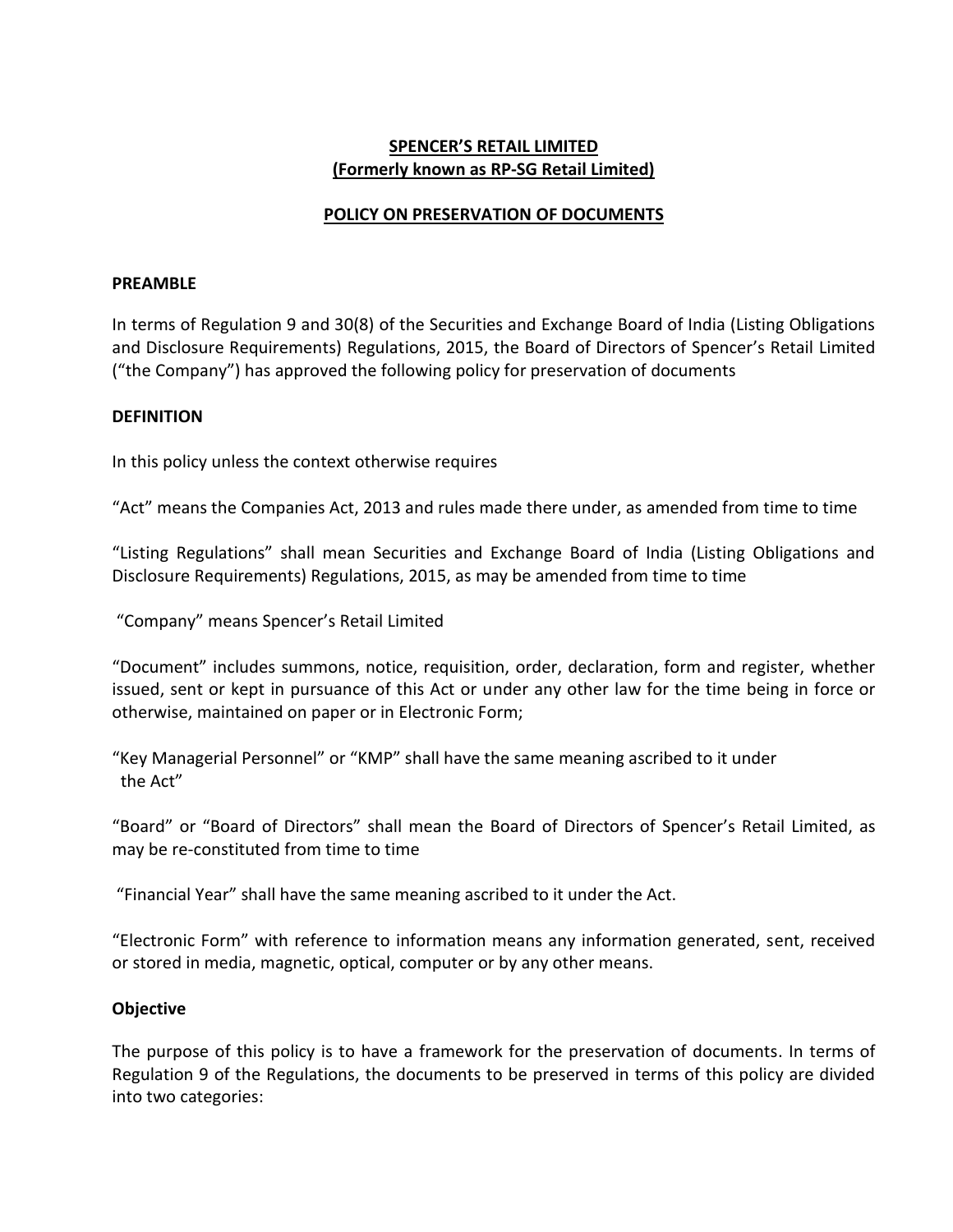- A. The documents of permanent nature (listed in **Annexure 1**) shall be maintained and preserved permanently unless otherwise decided by the Board from time to time.
- B. The documents other than the ones of permanent nature (listed in **Annexure-2**) shall be maintained and preserved for a period not less than eight years unless otherwise decided by the Board from time to time.

Provided that all modifications, amendments, additions, deletions in the said documents shall also be preserved permanently by the Company unless otherwise decided by the Board from time to time.

Provided further that the Company may keep the documents as specified above in Electronic Form.

The documents that are required to be maintained under the policy are preserved considering their importance, usefulness and information. The preservation of documents is important in order to ensure immediate access to the records, its retrieval and authentication.

# **DISPOSAL AND DESTRUCTION OF RECORDS**

After the expiry of the statutory retention period, the preserved documents may be destroyed in such mode under any instructions approved by the departmental head(s). Destruction of documents as a normal administrative practice will also be followed for the records which are duplicate / unimportant / irrelevant.

This applies to both in physical and Electronic Form.

The documents may be destroyed as follows:

- a. Recycle non-confidential paper records;
- b. Shared or otherwise render unreadable confidential paper records; or
- c. Delete or destroy electronically stored data.

# **ROLES & RESPONSIBILITIES**

The respective Departmental Heads of the Company shall be responsible for maintenance, preservation and destroying of documents in respect of the areas of operations falling under the charge of each of them, in terms of this policy.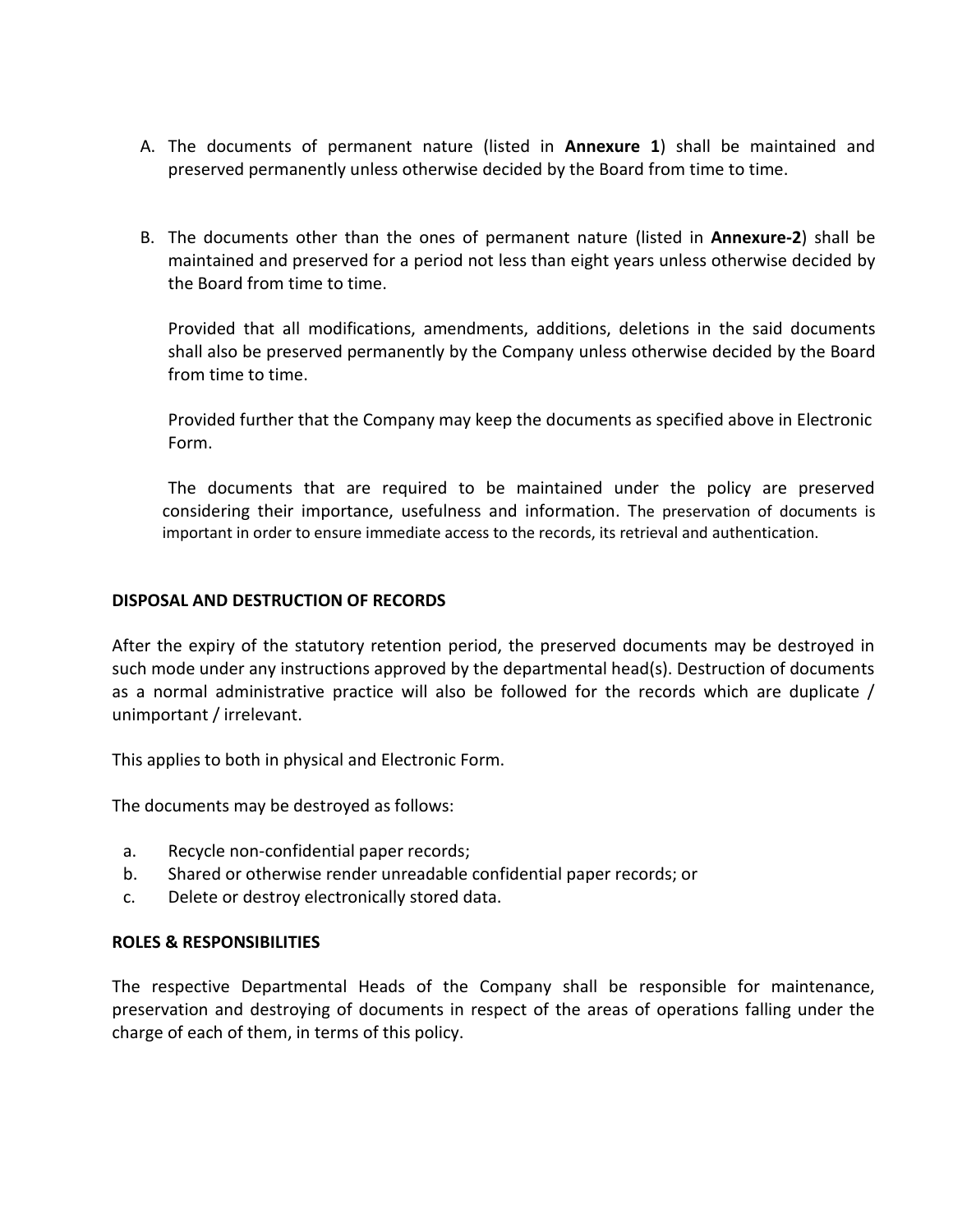### **GENERAL**

Notwithstanding anything contained in this policy, the Company shall ensure compliance with any additional requirements as may be prescribed under any laws/regulations either existing or arising out of any amendment to such laws / regulations or otherwise and applicable to the Company, from time to time.

## **MODE OF MAINTENANCE**

The Company shall maintain these records either in physical or electronic mode. The applicable provisions of law, rules and regulations with regard to electronic maintenance of records shall be adhered to.

All the records shall be maintained as per the prescribed format, if any, as amended from time to time under the various rules and regulations.

### **AMENDMENTS**

The Board may subject to the applicable laws amend any provision(s) or substitute any of the provision(s) with the new provision(s) or replace this policy entirely with a new policy. However, no such amendment or modification shall be inconsistent with the applicable provisions of any law for the time being in force.

| SI <sub>No</sub> | <b>Nature of Documents</b>                                                           |
|------------------|--------------------------------------------------------------------------------------|
| 01               | <b>Registration Certificates</b>                                                     |
| 02               | Licenses & Statutory Approvals                                                       |
| 03               | Statutory Registers required under applicable laws                                   |
| 04               | <b>Audited financial statements</b>                                                  |
| 05               | <b>Minutes of General Meeting</b>                                                    |
| 06               | <b>Minutes of Board Meeting</b>                                                      |
| 07               | Minutes of various Committee Meetings                                                |
| 08               | <b>Material Agreements/Contracts</b>                                                 |
| 09               | Orders issued by Courts / Statutory bodies                                           |
| 10               | Investment Documents/proofs including certificates etc.                              |
| 11               | Any other document as may be required to maintain permanently in terms of applicable |
|                  | law(s), maintained and preserved from time to time.                                  |

#### **Annexure 1 Documents whose preservation shall be permanent in nature**